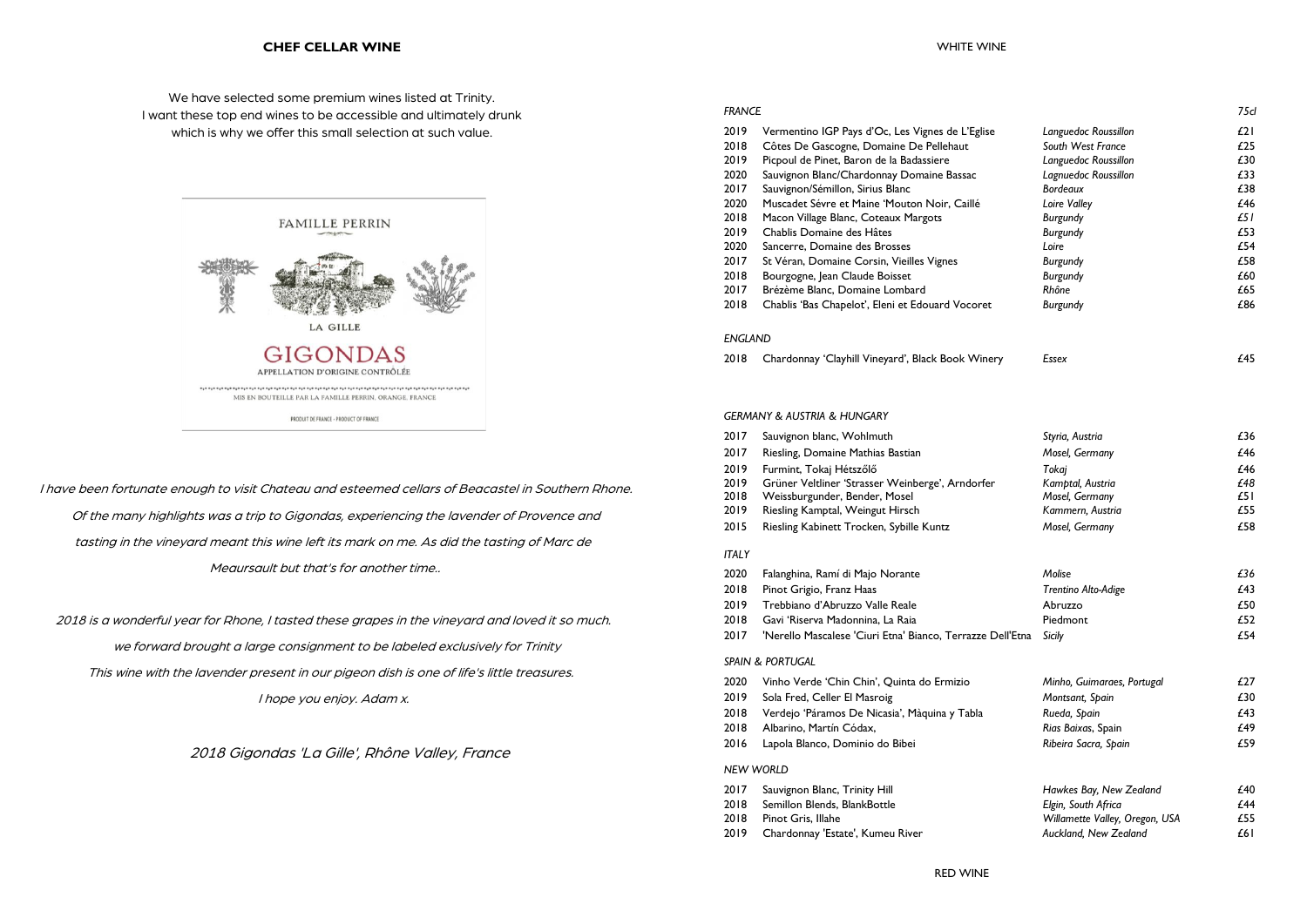| <b>FRANCE</b>  |                                                          |                         | 75cl |
|----------------|----------------------------------------------------------|-------------------------|------|
| 2020           | Syrah, Domaine Muret                                     | Languedoc Roussillon    | £32  |
| 2020           | Pinot Noir CB, St Vincent                                | Languedoc               | £38  |
| 2019           | Bourgogne Rouge Escargot                                 | Burgundy                | £42  |
| 2018           | Côte du Rhône, Julien Mus                                | Rhône                   | £45  |
| 2019           | Saumur Champigny 'La Folie', Château Yvonne              | Loire                   | £48  |
| 2014           | Château Lamothe Cissac, Haut Médoc                       | <b>Bordeaux</b>         | £50  |
| 2015           | Château La Claymore, Lussac-Saint-Émilion                | <b>Bordeaux</b>         | £52  |
| 2019           | Cabernet Franc 'Colibri', Vincent Caillé                 | Loire Valley            | £54  |
| 2018           | Trinity Gigondas 'La Gille', Famille Perrin              | Rhône Valley            | £66  |
| 2015           | Château Montus                                           | Madiran                 | £69  |
| 2018           | Marsannay Heritage                                       | Burgundy                | £74  |
| 2014           | Vosne-Romanée, Albert Bichot                             | <b>Burgundy</b>         | £118 |
| <b>ENGLAND</b> |                                                          |                         |      |
| 2019           | Pinot Noir 'Boot Hill Vineyard', Gusbourne               | Kent                    | £62  |
| <b>ITALY</b>   |                                                          |                         |      |
| 2017           | Primitivo, Domus, Salentino                              | Puglia                  | £23  |
| 2015           | Nero D'Avola, Marilina Ruversa, DOC                      | <b>Sicily</b>           | £38  |
| 2020           | Chianti, 'Antiche Vie', Pietro Beconcini                 | Tuscany                 | £40  |
| 2019           | Barbera D'Alba, G.D. Vajra                               | Piedmont                | £55  |
| 2017           | Nebbiolo, Valtellina Superiore 'Costa Bassa', Sandro Fay | Lombardy                | £58  |
| 2018           | Palazzo della Torre, Allegrini                           | Veronese                | £60  |
| 2010           | Syrah, Harys, Gilardi                                    | Piedmont                | £80  |
| 2016           | Barolo, Corino, Morra                                    | Piedmont                | £96  |
|                | <b>SPAIN &amp; PORTUGAL</b>                              |                         |      |
| 2015           | Cabernet Sauvignon, Viñas Viejas 'Castaño Colección'     | Murcia Spain            | £40  |
| 2016           | Rioja Reserva, Izadi                                     | Rioja, Spain            | £44  |
| 2018           | Envinate Albahra                                         | Albacete, Spain         | £45  |
| 2017           | Sino da Romaneira, Quinta da Romaneira                   | Douro, Portugal         | £54  |
| 2016           | Mas del Habanero, Lucas Hodgkinson                       | Priorat, Spain          | £78  |
|                | <b>GERMANY &amp; AUSTRIA</b>                             |                         |      |
| 2020           | Zweigelt/St. Laurent 'Ink Beck', Judith                  | Burgenland, Austria     | £38  |
| 2018           | Pinot Noir Spätburgunder, Weingut Braunewell             | Rheinhessen, Germany    | £46  |
|                | <b>NEW WORLD</b>                                         |                         |      |
| 2019           | Carménère, Vineyard Selection, Terra Noble               | Casablanca, Chile       | £32  |
| 2018           | Malbec 'Ultra', Kaiken                                   | Mendoza, Argentina      | £46  |
| 2018           | Pinot Noir, Roco, Gravel Road                            | Oregon, USA             | £68  |
| 2017           | Pinot Noir, Brooks                                       | Willamete Valley, USA   | £74  |
| 2018           | Fugazi Grenache, Ochota Barrels                          | Mclaren vale, Australia | £76  |

the Main *Bulleit Rye, Cherry Liqueur, Antica Formula Vermouth, Pernod Absinthe, Angostura Bitters £10*

### klyn

### ROSÉ WINE

2019 Le Paradou, Château Pesquié

| Provence, France | £30 |
|------------------|-----|
| Loire, France    | £54 |
| Provence, France | £68 |

|                     | 10d | btl |
|---------------------|-----|-----|
| Victoria, Australia | £8  | £35 |
| Bordeaux, France    | f9  |     |
| Douro, Portugal     | f9  |     |
| Jerez, Spain        | £10 |     |

### **COCKTAILS**

| 2019      | Sancerre, Domaine Sautereau                          | Loire, France       |     | £54  |
|-----------|------------------------------------------------------|---------------------|-----|------|
| 2020      | Bandol Rosé, Domaine Tempier                         | Provence, France    |     | £68  |
|           | <b>SWEET / FORTIFIED WINE</b>                        |                     |     |      |
|           |                                                      |                     | 10d | btl  |
| <b>NV</b> | Chambers Rosewood, Rutherglen Muscat (half)          | Victoria, Australia | £8  | £35  |
| 2016      | Château Delmond Sauternes (half)                     | Bordeaux, France    | £9  |      |
| <b>NV</b> | Niepoort Secundum Port                               | Douro, Portugal     | £9  |      |
| 2019      | Pedro Jimenez, Sanchez Romate                        | Jerez, Spain        | £10 |      |
|           |                                                      |                     |     |      |
|           |                                                      |                     |     |      |
|           | <b>MAGNUMS</b>                                       |                     |     |      |
| 2018      | Malbec 'Ultra', Kaiken (Magnum)                      | Mendoza, Argentina  |     | £80  |
| 2015      | Rioja Reserva, Izadi (Magnum)                        | Rioja Alvesa, Spain |     | £83  |
| 2016      | Sangiovese 'Il Guercio', Tenuta di Carleone (Magnum) | Tuscany, Italy      |     | £150 |

| <b>DESSERT</b> |  |
|----------------|--|
|                |  |

|                                  |                 |     | Remember                                            |
|----------------------------------|-----------------|-----|-----------------------------------------------------|
| Viñas Viejas 'Castaño Colección' | Murcia Spain    | £40 | Bulleit Rye, Cherry Liqueur, Antica Formula Verm    |
|                                  | Rioja, Spain    | £44 |                                                     |
|                                  | Albacete, Spain | £45 |                                                     |
| uinta da Romaneira               | Douro, Portugal | £54 | <b>Brook</b>                                        |
| cas Hodgkinson                   | Priorat, Spain  | £78 | Bulleit Rye, Antica Vermouth, Cochi Americano Vermo |
|                                  |                 |     |                                                     |

| Monkey Shoulder Whisky, Sandeman I |     |                              | GERMANY & AUSTRIA                            |      |
|------------------------------------|-----|------------------------------|----------------------------------------------|------|
|                                    | £38 | Burgenland, Austria          | Zweigelt/St. Laurent 'Ink Beck', Judith      | 2020 |
|                                    | £46 | Rheinhessen, Germany         | Pinot Noir Spätburgunder, Weingut Braunewell | 2018 |
| <b>Bistro</b>                      |     |                              |                                              |      |
| Martell Vs Cognac, Homemade        |     |                              |                                              |      |
|                                    |     |                              | <b>NEW WORLD</b>                             |      |
| Lemon                              | £32 | Casablanca, Chile            | Carménère, Vineyard Selection, Terra Noble   | 2019 |
| Element 29 vodka, Cointi           | £46 | Mendoza, Argentina           | Malbec 'Ultra', Kaiken                       | 2018 |
|                                    | £68 | Oregon, USA                  | Pinot Noir, Roco, Gravel Road                | 2018 |
|                                    | £74 | <b>Willamete Valley, USA</b> | Pinot Noir, Brooks                           | 2017 |
| Espre                              | £76 | Mclaren vale, Australia      | Fugazi Grenache, Ochota Barrels              | 2018 |
|                                    |     |                              |                                              |      |

*Bulleit Rye, Antica Vermouth, Cochi Americano Vermouth, Cointreau, Angostura and Orange Bitters £11*

### Chancellor

*Port, Noily Prat Vermouth, Orange Bitters £9* 

### Bistrander

*Martell Vs Cognac, Homemade Chocolate Brandy, Double Cream £10*

# Drop Martini

*Element 29 vodka, Cointreau, lemon juice, grenadine £9*

### esso Martini

*Element 29 vodka, Khalua, espresso £10*